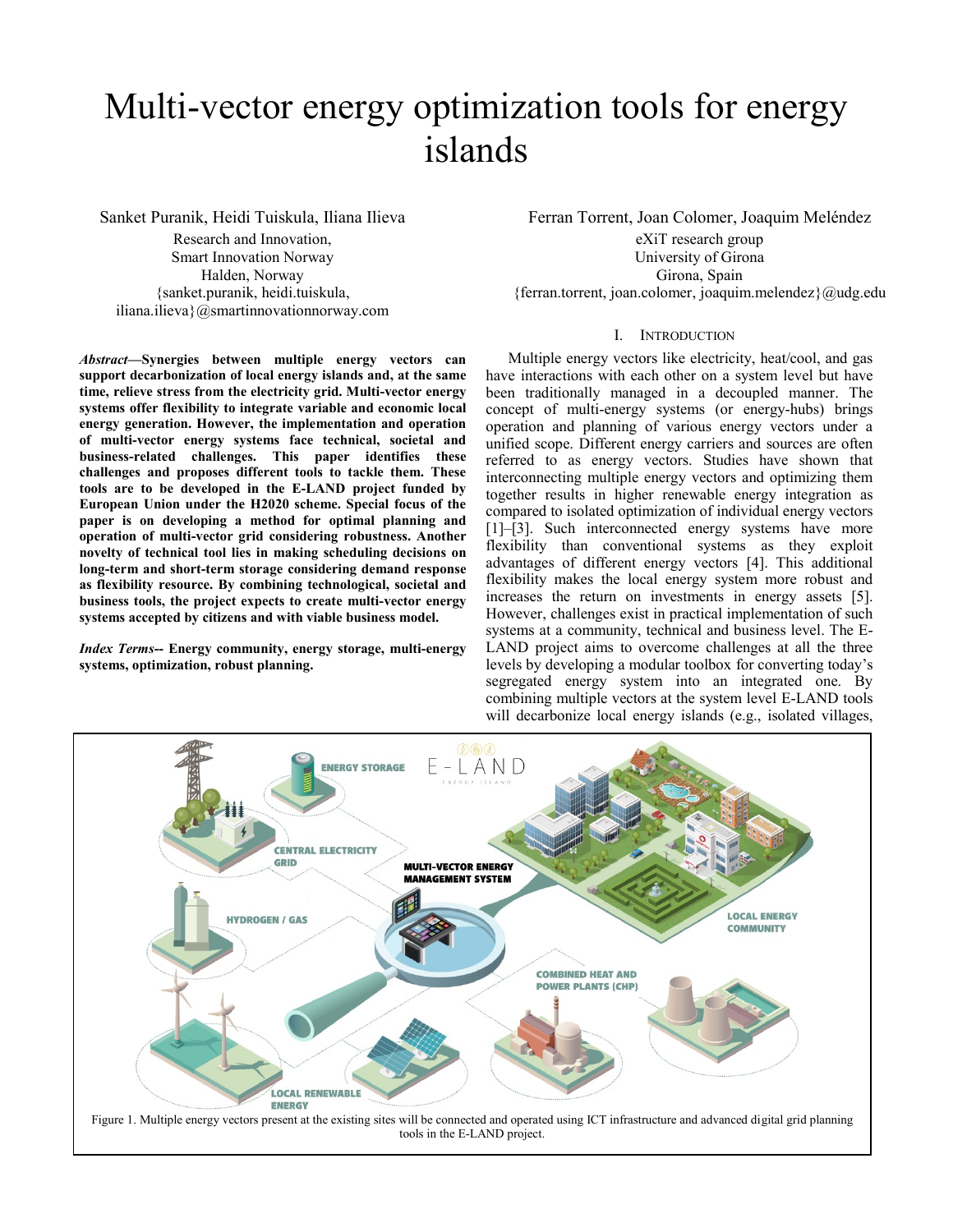small cities, urban districts, rural areas with weak or nonexisting grid connections) in a reliable and secure way. Figure 1 shows the vision of the project, where already existing multiple energy vectors are to be connected using digital technologies.

Modeling and optimization of multi-vector energy systems comes with additional complexity [6]. And the key focus of this paper is to present how the E-LAND project addresses this technical challenge. The paper first describes the E-LAND concept followed by the approach towards grid planning and operation of multi-vector energy systems. The last section of the paper concludes with the way forward for the E-LAND project.

## II. E-LAND CONCEPT

E-LAND brings coherent innovation across three planes: technology, community and business (Figure 2). The final product is a toolbox consisting of tools to build decarbonized, multi-vector energy islands on a foundation of advanced ICT and data analytics technologies, strong community engagement and solid business models. The toolbox is modular and customizable to specific local requirements, expandable to incorporate new tools and interoperable with standards-based legacy systems.

Technologically, E-LAND bridges the communication and information flow between different local energy systems to create and implement an integrated solution. Socially, E-LAND incorporates citizens and other local community members as part of the solution development team to facilitate bottom-up solution development. Involving citizens to cocreate solutions ensures better acceptance of novel technologies and facilitates changes in behavior, which together strengthen energy reliability and increase the selfsufficiency of communities. Businesswise E-LAND develops tools, which will support market players to innovate their business model to cope with energy-transition and rapid implementation of renewable energies, storage facilities and data-analytic tools. To meet the goals of the project a cocreative process has been designed (Figure 3). To start with, the idea for E-LAND is conceptualized as a solution to a generic problem. During the execution phase, the project is to delve deeper into the pilot specific challenges at all the three planes (i.e., technology, community and business). The execution phase of the project comprises of five steps: i) analyze, ii) define, iii) technology development, iv) test and v) evaluate. There are two feedback loops going back from the testing phase towards problem definition and technology development for further refinement of the tools. The tools are to be implemented and tested at three pilot locations in Europe (Spain, Norway & Romania) and two simulated pilots in India.

Changes in technology, market structure, regulations and societal needs are inevitable and, thus, new tools need to be constantly developed to address new challenges. Considering this practicality, E-LAND adopts the approach of delivering a toolbox where existing tools can be upgraded to solve new problems when encountered. Market actors can either take the whole toolbox to develop and provide full-scale solutions or select specific tools to further advance their expertise in a particular domain.

## *A. Technological Tools*

The technological tools consist of software services (shown in [Figure 2\)](#page-1-0) and related hardware. The three software services to be included are described below:

• **Data management service** featuring data preprocessing and visualization capabilities. This service loads all production, consumption, and storage data

<span id="page-1-0"></span>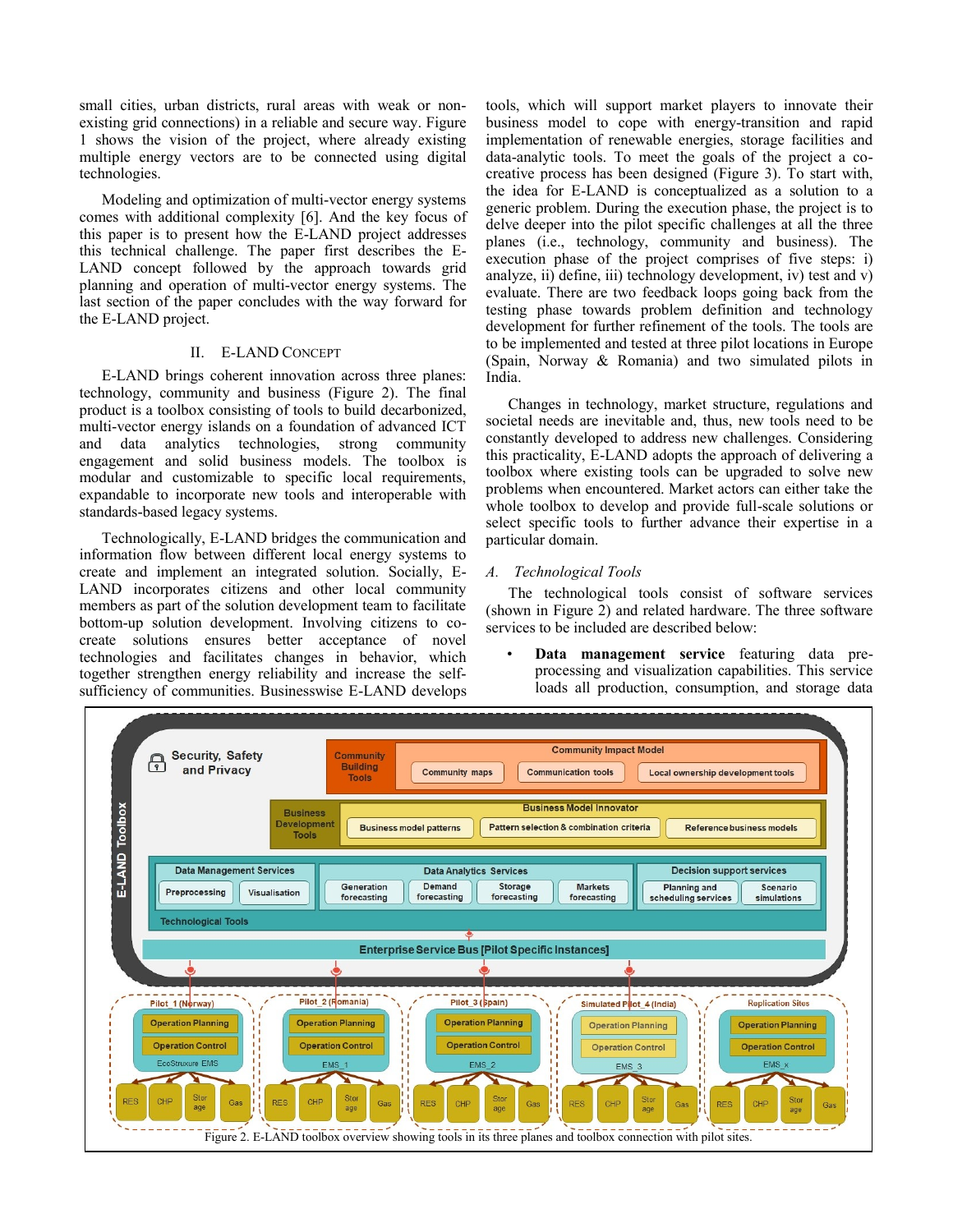from different energy vectors to a central data system. It enables the exploitation of synergies between different energy vectors.

- **Data analytic service** providing forecasting for all production, consumption, storage availability and flexibility availability. Forecasting is done using advanced machine learning algorithms and simulations. For each of the above-mentioned resources, there is a separate forecasting tool. Innovatively, the solution enables different legacy energy management solutions to communicate to each other and form a self-correcting forecasting mechanism.
- **Decision support service** providing optimal scheduling of multi-vector energy system assets. There are several key innovations in this. Firstly, decision support services connect different energy vectors and optimize them together to improve the hosting capacity of existing infrastructure. Secondly, end-user flexibility is considered as a resource and is scheduled with other generation and storage resources. By storing energy in different vectors, imbalances are considered on a daily, weekly and seasonal basis, always choosing the best option for the system. The third innovation factor is the ability to optimize storage together with end-user flexibility.

Hardware used in E-LAND comprises of communication infrastructure required to fit on top of existing energy infrastructure and is connected to intelligent software tools. This will allow a seamless flow of data and control signals to and from the multi-vector energy management system.

Technology tools of the E-LAND Toolbox are to be modular, expandable and customizable. The software services can interoperate with existing platforms and legacy energy management solutions. New modules can be added, and redundant modules can be discarded. The E-LAND Toolbox setup can be adapted as per local requirements.

# *B. Business Tools*

Market actors lack tools that can bring business model innovation to their businesses and this is a major obstacle for further deployment of multi-energy systems. The business tools of E-LAND Toolbox address relevant stakeholders' needs by equipping them with tools to develop new business models for novel energy services, which are relevant for multi-vector energy islands or communities. Tools to identify viable business model patterns and to subsequently develop site-specific business cases are developed. The business model tools advance the concept of "business model navigator" for multi-energy systems [7]. Pattern selection and combination framework are developed to induce business model innovation. It is an open toolbox, which can be used by various actors, such as energy communities, DSOs, and energy entrepreneurs to develop business models that suit their ambitions. It is a particular aim of E-LAND to make energy islands commercially self-sustainable. Towards this direction, an approach followed is to provide evidence of the toolbox's effectiveness through real-life examples. New reference business models are to be created for key stakeholders using the developed tools. Specific attention is given to creating business models for seasonal storage at the community/district level.

# *C. Community Development Tools*

The community tools of the E-LAND Toolbox are to help overcome existing social barriers when introducing new solutions in the energy domain. The project is to deliver tools focused on the development of engagement strategies, and design incentives for different stakeholders present in a community. Tools will be developed in the form of common impact models based upon Ostrom's principles of managing commons and the three elements to determine tipping point

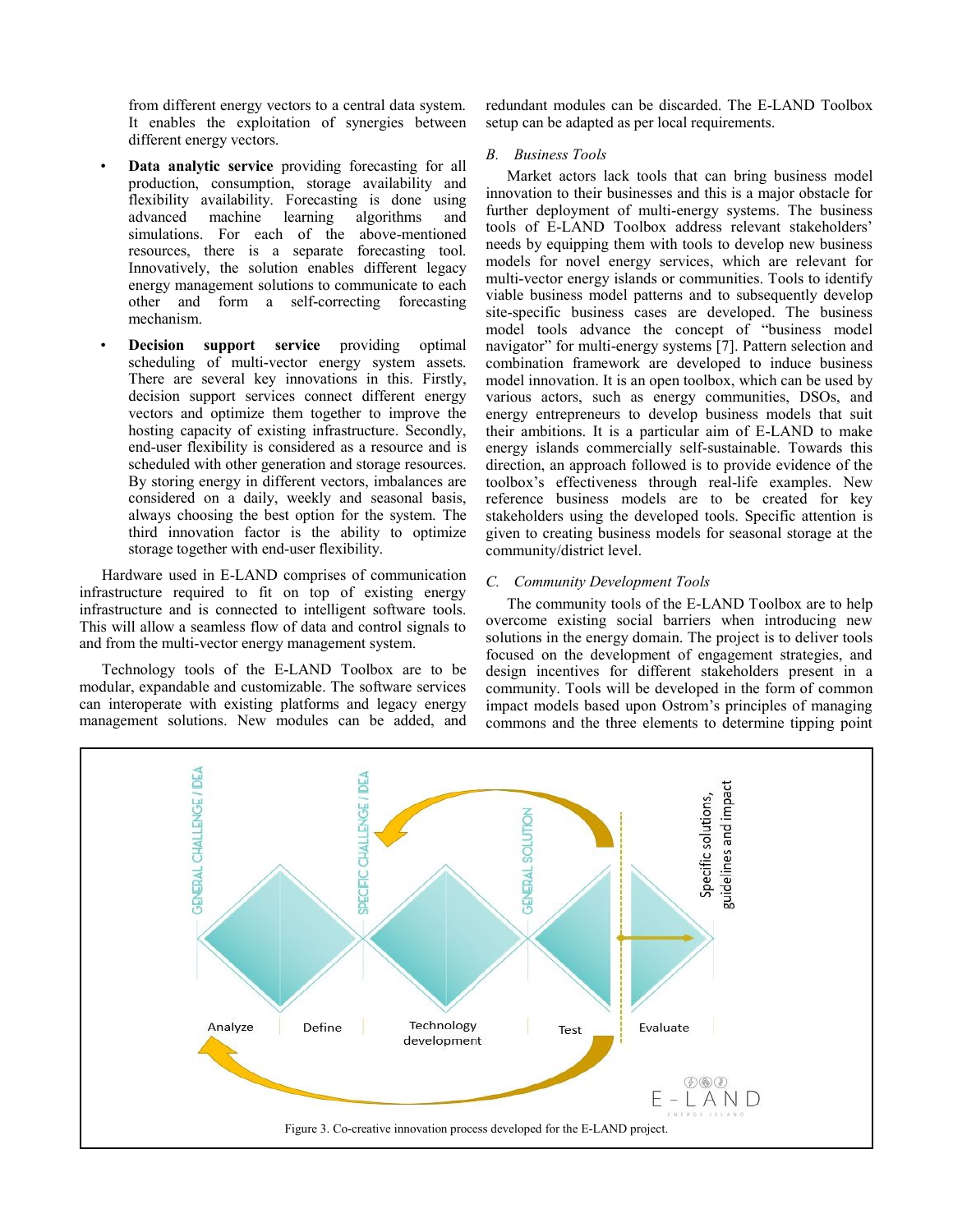[8], [9]. These tools are to ensure that the technology is not only accepted but also desired by the end-users. Technologies have been explored, developed and implemented in previous research initiatives, but many of them do not involve citizens to develop solutions and thus, they are challenged with generating permanent impact. End-users in E-LAND are intensively engaged from day one of the project period, starting with mapping of local communities. To create solutions that citizens and other local actors are willing to utilize upon, it is imperative that tools are created in cooperation with the local communities, facilitating their contribution, and not only active participation, but also active leadership. This can help accelerate future innovation processes. Community building tools secure the community's involvement towards the solution and help ensure that technology developed will generate the maximum possible impact expected from it. Thus, these tools support building a strong and aware community.

# III. MULTI-VECTOR GRID PLANNING AND OPERATION

E-LAND aims at introducing robust multi-vector scheduling for energy islands to ensure energy balance and reliability, while hosting capacity and benefits are maximized even in the presence of stochastic energy sources and nondeterministic energy demand. E-LAND methodology provides decision support to optimize multi-vector operation in a trade-off situation between robustness and optimality, i.e., degree of optimization of the problem objective(s). At the same time, all relevant technological, statutory, contractual, and ecological boundary conditions are taken into consideration in this complex optimization process. For this purpose, an intelligent energy management system (EMS) is further developed and used. Main components that are part of the intelligent multi-vector EMS are the real-time optimization and coordination, the forecasting and the unit commitment modules.

The real-time optimization capabilities of the EMS refer

to online optimization and coordination, generation management, energy exchange management, and load management. The module implemented in the project uses innovative and intelligent algorithms to calculate the distribution of the entire corrective power value across the individual generation units, various storage options available and flexible load classes, to determine the new desired operating points for these units.

Forecasting the energy demand from electrical and thermal loads is typically performed as a function of the type of day (e.g., workday or weekend) and time of day. The forecast of renewable energy generation is also important and is based on the weather forecast and the characteristics of the generation units and renewable energy sources. The embedded forecasting modules of the EMS allow for parameterizing the forecast bandwidth for the system operator/user to determine the reserve and risk strategies for system operation in advance. Depending on the confidence intervals selected, the width of the forecasting band varies and, accordingly, so does the amount of power to be kept as reserve. In addition, if local online measured weather data is available, a refinement mechanism is used to adjust the imported external weather forecast data with the online data. The refinement mechanism is a sliding correction algorithm that can be parameterized to minimize the difference between the external forecast and the local measured weather data by the current point in time. The resulting internal weather forecast is made available to other EMS planning and optimization functions.

Unit commitment problem refers to the problem of finding the energy production of a set of generators in a defined timehorizon to achieve a particular goal. In the presence of storage systems and demand response, this problem is extended to scheduling the production and/or consumption of all controllable assets.

<span id="page-3-0"></span>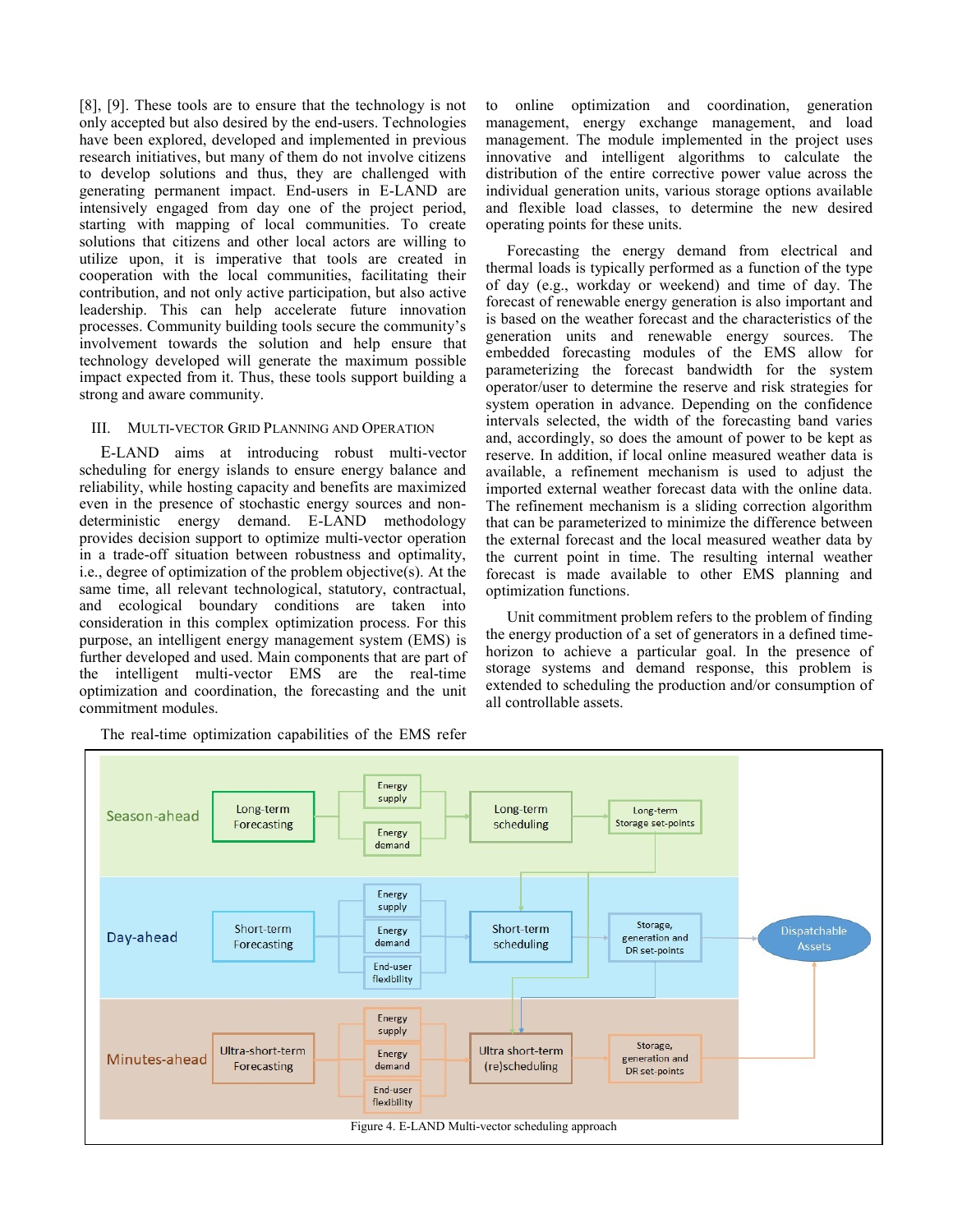#### *A. Multi-vector Unit Commitment Problem*

The current shift to a more electrified heating and cooling sector and the proliferation of power-to-X technologies have promoted the inclusion of multi-energy system (or energy hub) in the unit commitment problem. A model of an energy hub is presented in [10] to perform 24-hour-ahead scheduling to maximize profit. The authors in [11] go one step further and propose to tackle the problem of scheduling a grid of interconnected energy hubs.

However, data sources such as energy demand, end-user flexibility or energy production from stochastic energy sources, are forecasts with an associated uncertainty, which should be handled in the scheduling problem. Uncertainty related to wind turbines production or energy price is modelled in respectively [12] and [13] to schedule an energy hub.

The aforementioned research is focused on a particular time-horizon, usually short-term. Nevertheless, energy communities, and especially energy islands, experience great seasonal unbalances which must be tackled. Thus, E-LAND aims to optimize the operation of a multi-energy island like the one illustrated in Figure 1, not only at a short-term horizon, but also at a long-term horizon.

For doing so, various time horizons are considered as depicted in [Figure 4.](#page-3-0) First, long-term scheduling is calculated according to long-term forecast of energy supply and demand. Because of this scheduling, long-term energy storage set-points (or instructions) are derived. These setpoints define energy storage constraints for the short-term scheduling problem and the cost for not fulfilling them. The goal of this phase is to minimize seasonal unbalances by using long-term energy storage systems by prioritizing the use of renewable energy resources, i.e., decarbonize the multi-energy system.

Second, short-term scheduling, e.g., day-ahead scheduling, considers long-term scheduling set-points, the forecasted energy demand and supply, and the expected flexibility of the end-users to find an optimal schedule of all controllable assets (i.e., storage systems, controllable generators). The goal of this phase is to match energy demand and supply while long-term set-points are met, and the overall  $\cot$  and  $CO<sub>2</sub>$  emissions are minimized. Uncertainty of forecast is tackled in the scheduling process by embedding it in the formulation of the optimization problem and by considering the trade-off between robustness and optimality.

Third, short-term schedules are modified when more accurate energy demand and supply forecasts are available, e.g., 15 minute-ahead. This phase, like the previous one, also considers long-term set-points. Nevertheless, it also considers short-term schedules and modifies them according to the more accurate ultra-short-term forecasts. Note that this phase also provides a short-term schedule, e.g., 24-hour schedule, but in the re-scheduling process, the estimated amount of uncertainty is considered to prioritize the optimization of those time instants with less associated uncertainty.

As the reader may have supposed, the three phases are not run in the same frequency. Season-ahead scheduling is performed a few times per year, while short-term scheduling can be run from one to several times per day. Similarly, shortterm schedules are modified upon ultra-short-term forecasts availability, i.e., every 15 minutes.

The algorithms used for each type of scheduling do not need to be the same as the requirements for each of them may be different. On the one hand, long-term scheduling does not require accurate schedules, but approximate trends, e.g. store a particular energy quantity throughout the energy-rich season(s) or use a particular energy quantity if necessary throughout energy-poor season(s). Therefore, season-ahead scheduling can be rule-based with equations capable of identifying the season type and estimating and sharing energy lack or surplus within the identified season. Short-term and ultra-short-term scheduling require precise schedules (precise energy exchange for each asset at each time slot) and therefore a fast calculation of the schedules, i.e. from seconds to few minutes. Mixed integer programming and non-lineal integer programming methods fail at achieving the optimal solution to complex problems within a short period of time. E-LAND proposes the use of metaheuristics such as genetic algorithms or particle swarm optimization [14], which are capable of finding good solutions to complex problems within a short time. Moreover, these techniques can take advantage of the re-scheduling procedure by including previously calculated schedules in the initialization phase of the algorithm.

The described process is abstract and independent of energy resources and energy storage systems. However, the formulation of the optimization problems models the specificities of each energy system. In this context, E-LAND aims at combined management of the electricity, heat and cooling vectors, with the corresponding storage, supply and demand assets.

Electricity supply is considered stochastic from generators such as PV systems and wind turbines, and controllable when produced by generators or systems such as diesel generators and transformers connected to the main power grid. Heat and cooling supply is also considered stochastic from generators such as solar thermal systems, and controllable from generators such as boilers using natural gas, waste heat pumps, etc. These systems entail the modeling of not just their operational constraints and efficiency, but also uncertainty and time-dependent price of electricity.

Energy demand is considered non-deterministic and, therefore, it is forecast and has an associated uncertainty. Furthermore, energy demand is assumed to have a particular level of flexibility, e.g., HVAC (heating, ventilation and air conditioning) set-points permit some margins.

Energy storage systems can be classified as long-term and short-term storage systems. E-LAND considers short-term energy storage systems such as batteries, electric vehicle, water tanks and reefer containers (for thermal storage). On the other hand, hydrogen production through electrolyzers and hydrogen storage is used as long-term energy storage option.